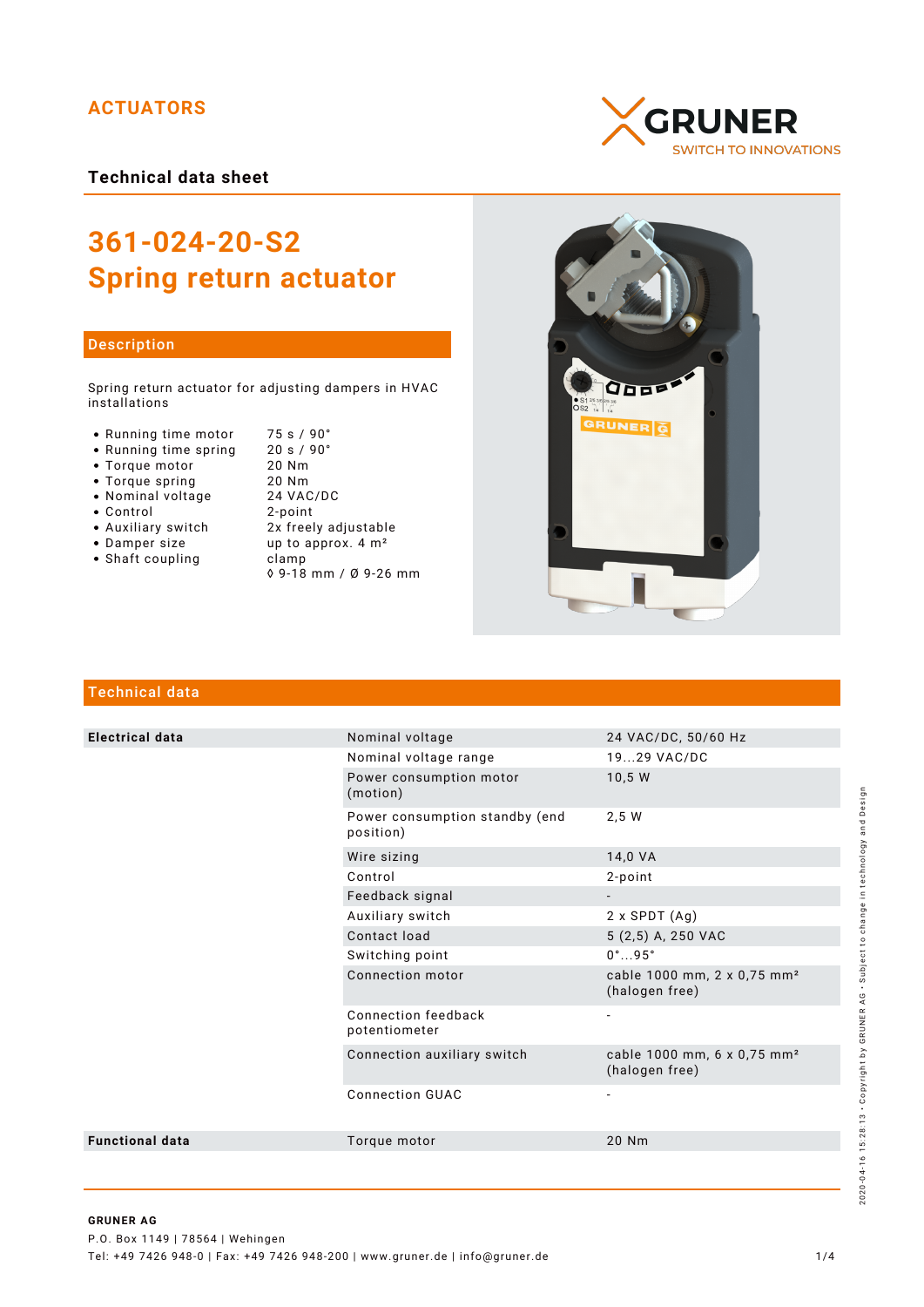

| <b>Technical data</b>  |                                         |                                                                   |
|------------------------|-----------------------------------------|-------------------------------------------------------------------|
|                        |                                         |                                                                   |
| <b>Functional data</b> | Torque spring                           | 20 Nm                                                             |
|                        | Damper size                             | up to approx. 4 m <sup>2</sup>                                    |
|                        | Synchronised speed                      | ±5%                                                               |
|                        | Direction of rotation                   | selected by mounting                                              |
|                        | Manual override                         | manual operation                                                  |
|                        | Angle of rotation                       | 0°max. 95° can be limited with<br>adjustable mechanical end stops |
|                        | Running time motor                      | 75 s / 90°                                                        |
|                        | Running time spring                     | 20 s / 90°                                                        |
|                        | Sound power level motor                 | $<$ 45 dB(A)                                                      |
|                        | Sound power level spring                | $< 65 \text{ dB(A)}$                                              |
|                        | Shaft coupling                          | clamp 0 9-18 mm / Ø 9-26 mm                                       |
|                        | Position indication                     | mechanical with pointer                                           |
|                        | Service life                            | $> 60000$ cycles $(0^{\circ}95^{\circ}0^{\circ})$                 |
|                        |                                         |                                                                   |
| <b>Safety</b>          | Protection class                        | III (safety extra-low voltage)                                    |
|                        | Degree of protection                    | IP 54                                                             |
|                        | <b>EMC</b>                              | CE (2014/30/EU)                                                   |
|                        | <b>LVD</b>                              | CE (2014/35/EU)                                                   |
|                        | <b>RoHS</b>                             | CE (2011/65/EU - 2015/863/EU -<br>2017/2102/EU)                   |
|                        | Mode of operation                       | Typ 1 (EN 60730-1)                                                |
|                        | Rated impulse voltage                   | 0,8 kV (EN 60730-1)                                               |
|                        | Control pollution degree                | 3 (EN 60730-1)                                                    |
|                        | Ambient temperature normal<br>operation | $-30^{\circ}$ C +50 $^{\circ}$ C                                  |
|                        | Storage temperature                     | $-30^{\circ}$ C +80 $^{\circ}$ C                                  |
|                        | Ambient humidity                        | 595% r.H., non condensing (EN<br>$60730-1)$                       |
|                        | Maintenance                             | maintenance free                                                  |
| Dimensions / Weight    | Dimensions                              | 193 x 96 x 70 mm                                                  |
|                        | Weight                                  | 1700q                                                             |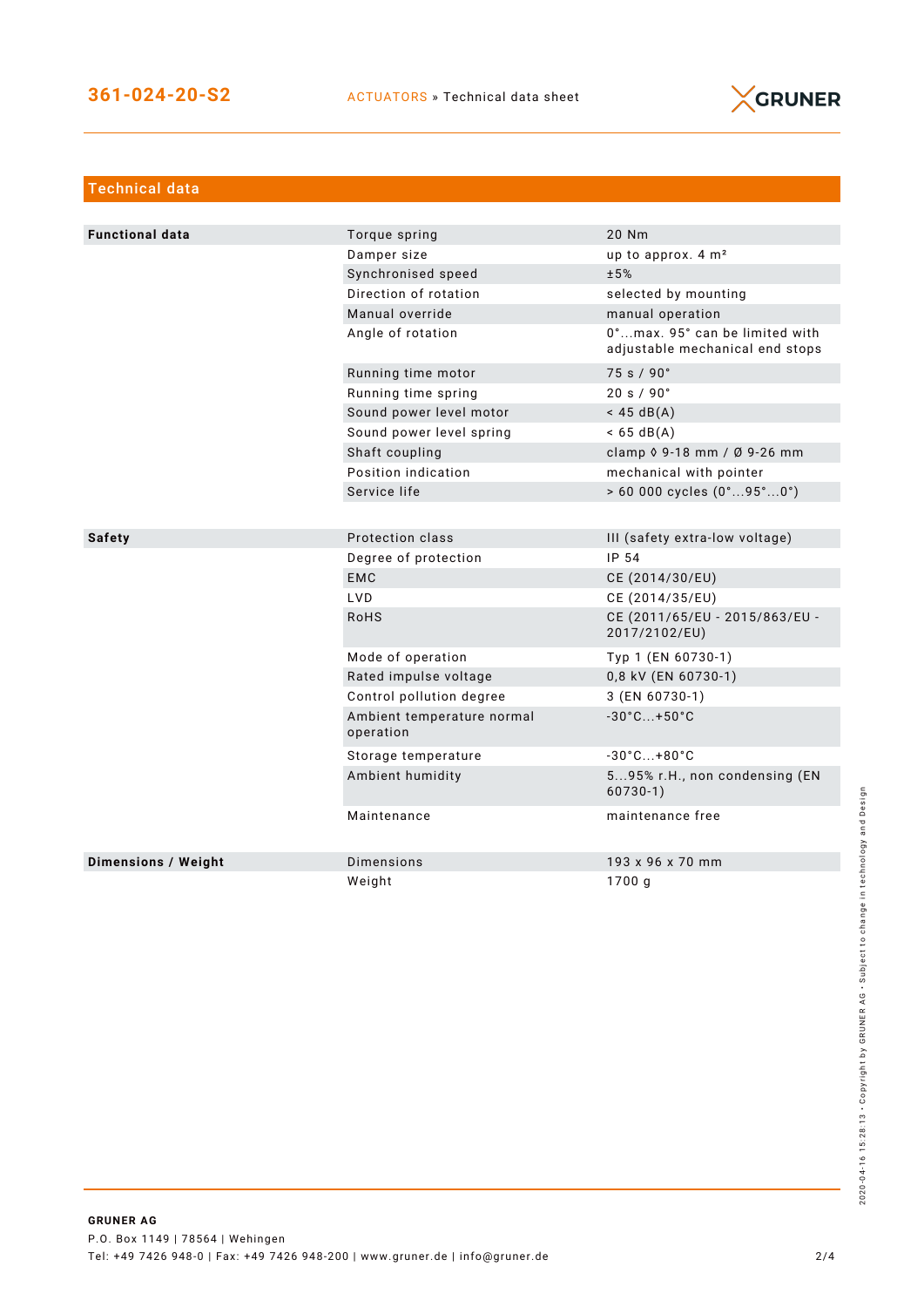

## Functionality / Properties

#### **Operating mode**

Connect power supply to wire 1+2, actuator drives to postion 1 while the pre-tensioned spring is wound up the same

time. If the power supply is interrupt, actuator drives back to position 0 by spring power. The actuator is still maintaining the minimum torque at the damper spindle.

The actuator is overload-proof, requires no limit switches and automatically stops when the end stop is reached.

#### **Direct mounting**

Simple direct mounting on the damper shaft with a clamp, protection against rotating with enclosed anti-rotation lock or rather at intended attachment points.

## **Manual override**

The actuator can be operated only manually while the power supply is off. The supplied lever is to open and lock the damper position. The lock stays until the power supply is put on.

#### **Signaling**

The two integrated auxiliary switches are freely adjustable in the angle of 0 - 95°. There are activated corresponding to the adjusted angle. The damper position can be checked by the mechanicel pointer.

#### Connector / Security Note



#### **Safety remarks**

- Connect via safety isolation transformer!
- The device is not allowed to be used outside the specified field of application, especially in airplanes.
- It may only be installed by suitably trained personnel. Any legal regulations or regulations issued by authorities must be observed during assembly.
- The device may only be opened at the manufacturer´s site.
- The device is not allowed to be disposed of as household refuse. All locally valid regulations and requirements must be observed.
- When calculating the required torque, the specifications supplied by the damper manufacturer´s (crosssection, design, installation site), and the air flow conditions must be observed.